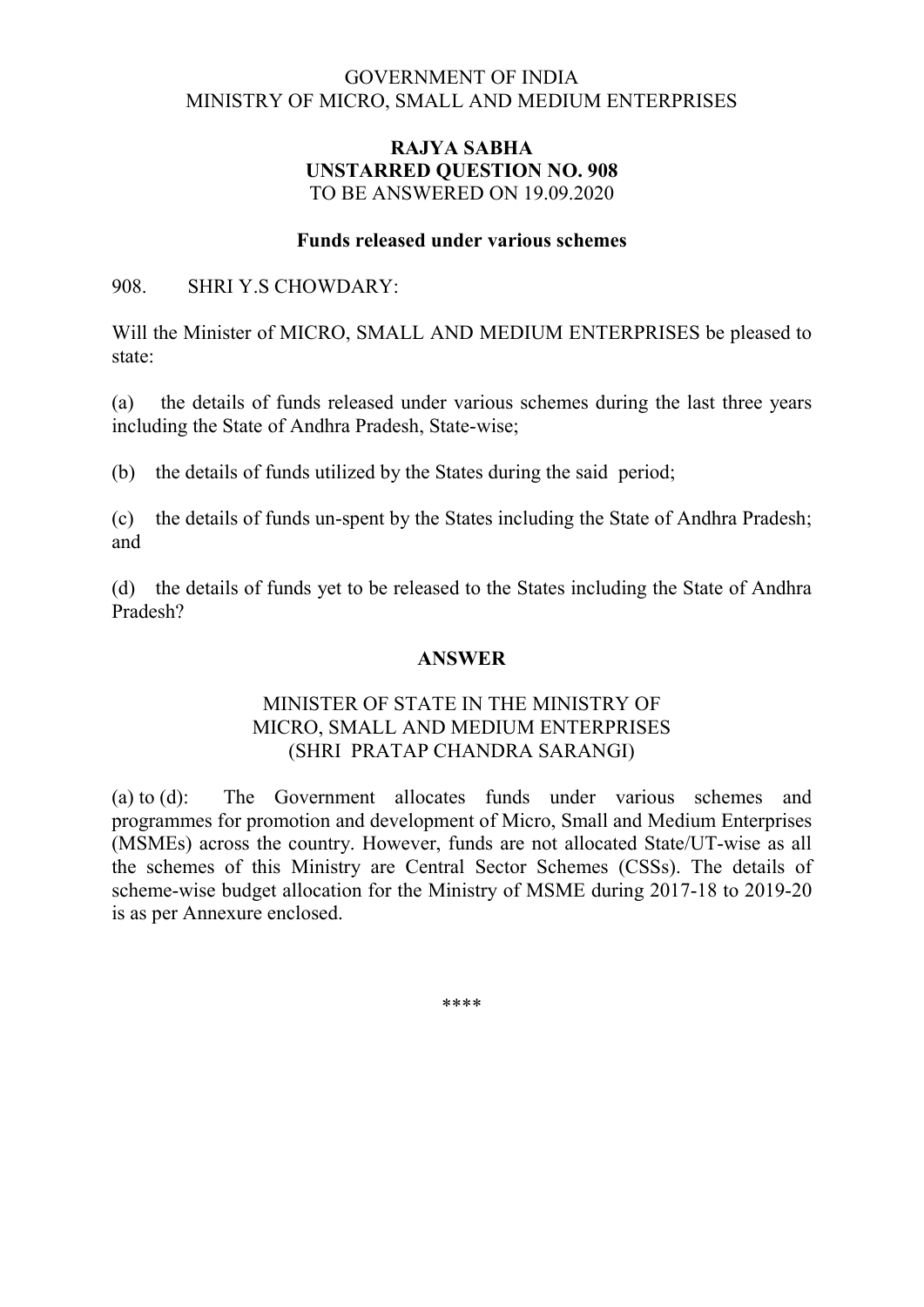Annexure referred to in reply to part (a) to (d) of Rajya Sabha Unstarred Question No. 908 for answered on 19.09.2020.

| M/o Micro, Small and Medium Enterprises Budget Allocation from 2017-18- to 2019-20 |                                                           |                                                                                           |                |                |               |  |  |  |  |
|------------------------------------------------------------------------------------|-----------------------------------------------------------|-------------------------------------------------------------------------------------------|----------------|----------------|---------------|--|--|--|--|
| (Amount in Rs. Cr.)                                                                |                                                           |                                                                                           |                |                |               |  |  |  |  |
| S.N                                                                                | Scheme / Sub-<br>heads (for<br>Umbrella<br>Schemes)       | Sub Scheme / Detailed Head                                                                | BE<br>2017-18  | BE<br>2018-19  | BE<br>2019-20 |  |  |  |  |
| $\mathbf{1}$                                                                       | $\overline{2}$                                            | 3                                                                                         | $\overline{4}$ | $\overline{5}$ | 6             |  |  |  |  |
| $\mathbf{1}$                                                                       | Development of<br>Khadi, Village &<br>Coir Industries     | Khadi Grant                                                                               | 315.00         | 415.00         | 308.51        |  |  |  |  |
|                                                                                    |                                                           | Village Industries (VI) Grant                                                             | 34.00          | 110.00         | 0.00          |  |  |  |  |
|                                                                                    |                                                           | Khadi, VI and Coir (S&T)                                                                  | 5.00           | 5.00           | 0.00          |  |  |  |  |
|                                                                                    |                                                           | Khadi Reform Development<br>Package (ADB Assistance)                                      | 101.39         | 80.03          | 0.01          |  |  |  |  |
|                                                                                    |                                                           | Market Promotion and<br><b>Development Assistance</b><br>(MPDA)                           | 340.00         | 340.00         | 103.33        |  |  |  |  |
|                                                                                    |                                                           | Scheme for Fund for<br>Regeneration of Traditional<br>Industries (SFURTI)                 | 75.00          | 125.00         | 125.00        |  |  |  |  |
|                                                                                    |                                                           | Coir Vikas Yojna                                                                          | 50.00          | 80.00          | 70.50         |  |  |  |  |
|                                                                                    |                                                           | Coir Udyami Yojna                                                                         | 10.00          | 10.00          | 2.00          |  |  |  |  |
|                                                                                    |                                                           | Solar Charkha Mission                                                                     | 0.00           | 50.00          | 143.50        |  |  |  |  |
|                                                                                    |                                                           | Loans to Khadi & Village<br><b>Industries Commission</b>                                  | 0.60           | 0.57           | 0.42          |  |  |  |  |
|                                                                                    |                                                           | Khadi Vikas Yojana                                                                        | 0.00           | 0.00           | 396.46        |  |  |  |  |
|                                                                                    |                                                           | Gramodyog Vikas Yojana                                                                    | 0.00           | 0.00           | 102.92        |  |  |  |  |
| $\overline{2}$                                                                     | Technology<br>Upgradation and<br>Quality<br>Certification | A scheme for Promotion of<br>Innovation, Rural<br>Industry & Entrepreneurship<br>(ASPIRE) | 50.00          | 232.00         | 50.00         |  |  |  |  |
|                                                                                    |                                                           | Credit Linked Capital Subsidy<br>and Technology<br>Up-gradation Scheme (CLCS-<br>TUS)     | 506.00         | 1006.00        | 705.78        |  |  |  |  |